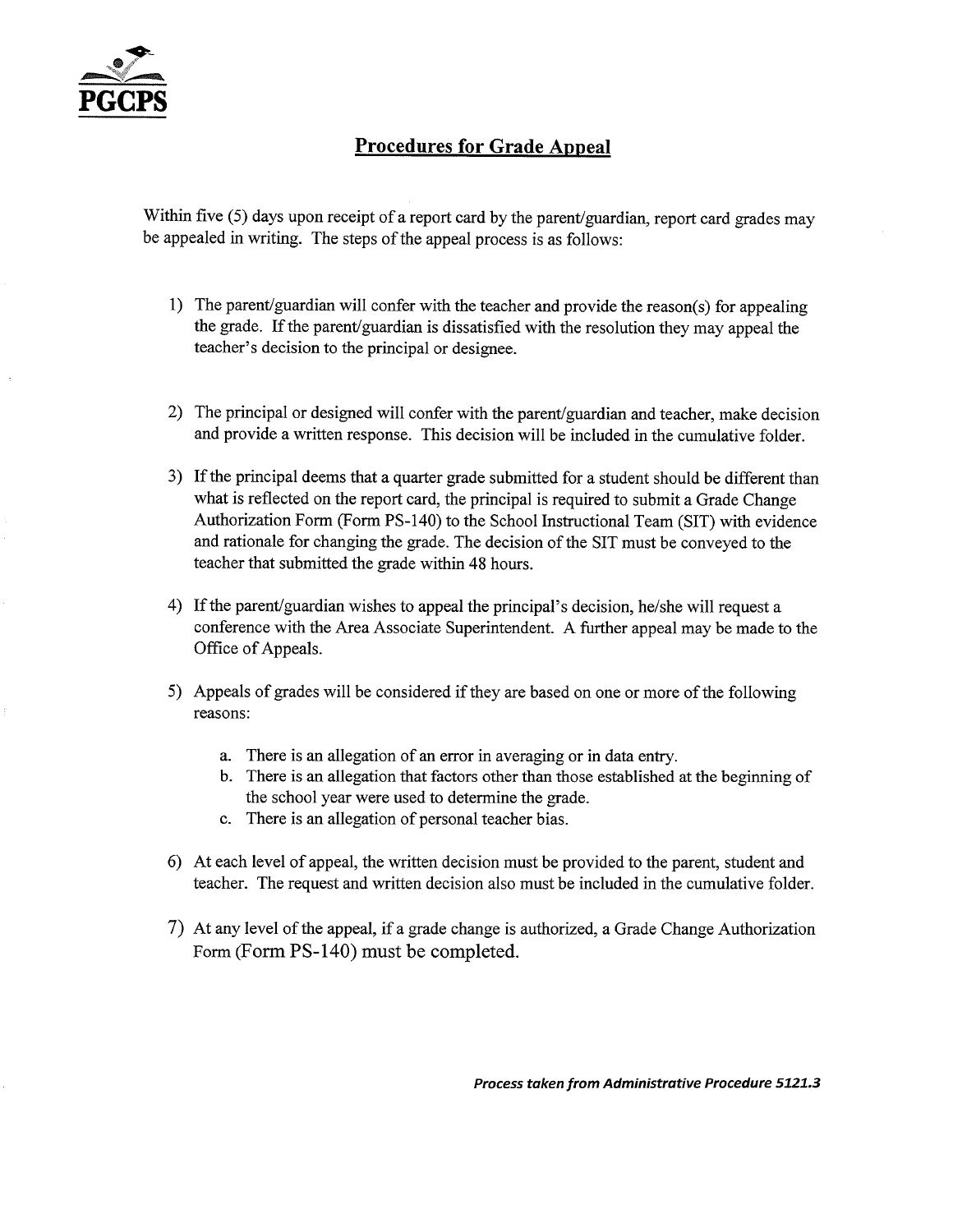

**Grade Appeal Form** 

Attachment A to Administrative Procedure 5116 Grade Change Authorization and Appeals Prince George's County Public Schools

This form is used to allow parents/guardians students over age 18 or staff to request a grade change within five days of the release of report cards. After the form has been completed by the parent/guardian, the appeal form and supporting evidence will be submitted to the teacher, who will respond to the request (page 1). Following the teacher response, the principal will provide a decision (page 2). If utilized, the SIT Committee will provide a decision to the parent and teacher (page 3). All completed forms must be filed in the student cumulative folder at the conclusion of the grade appeal.

## **Parent, Guardian, or Student over the age of 18 section**

Student Name Student Number Course Teacher Name Teacher Name Teacher Name Submitter Name Date of Submission

Initial grade

Reason for Grade Change Request:

Completion of make-up work. A copy of the completed make-up work must be scanned and attached to the electronic grade change authorization form;

Error in grade entry or calculation in the teacher gradebook;

Lawful absences as defined in COMAR and AP 5113 Student Attendance, Absence, and Truancy, including student illness; or

Failure to provide allowable accommodations, supplemental aid or services in accordance with a student's IEP or 504 plan.

1. Explanation of concern (Please provide details that would be used to determine the validity of the concern):

2. Explanation of evidence (Please attach evidence):

The information presented is, to the best of my knowledge, accurate:

Student Signature

Parent/Guardian Name

Parent/Guardian Signature

Parent/Guardian Contact Information

September 2019 Page 1